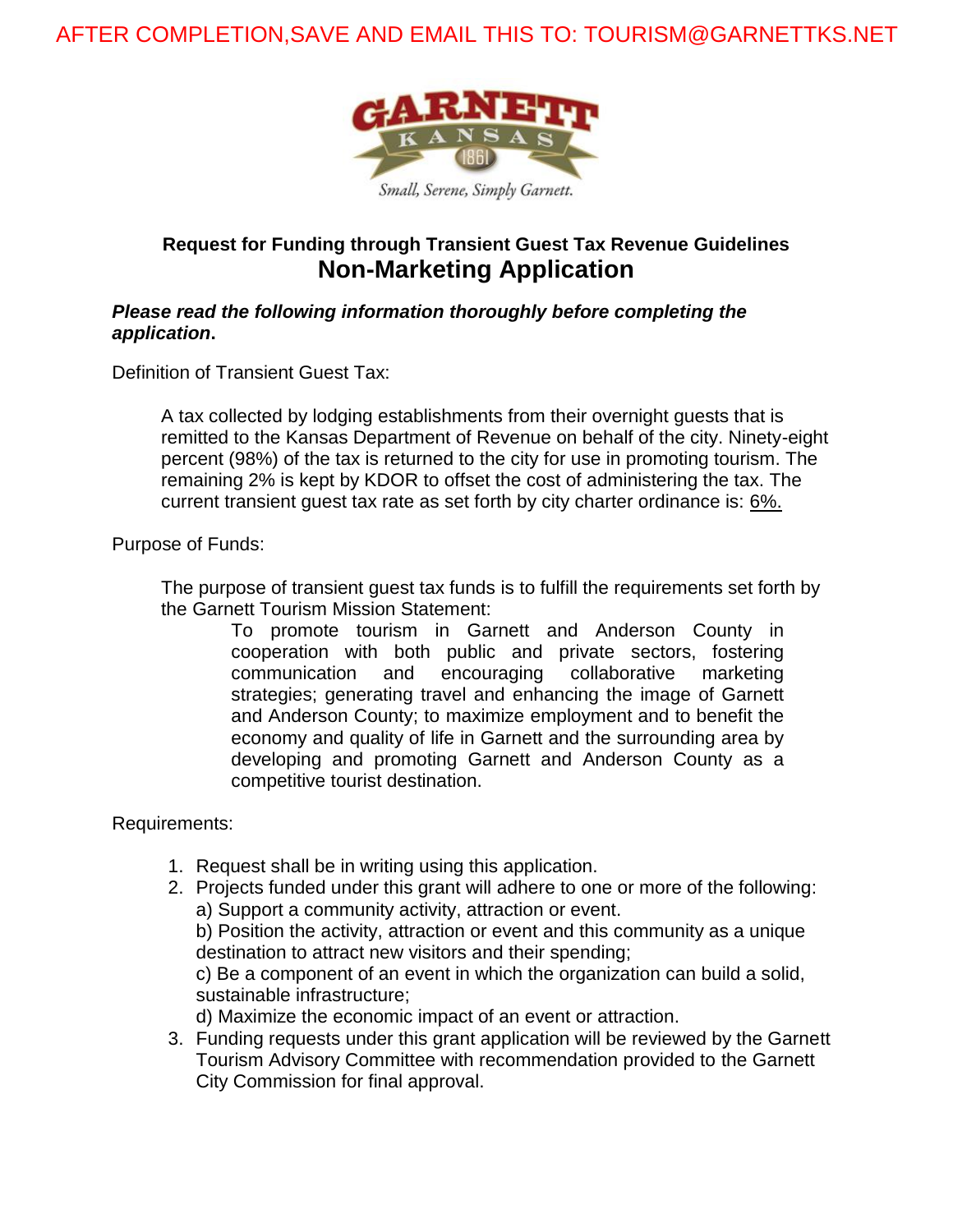- 4. Documentation including the after project completion report and receipts for reimbursement must be submitted no later than 60 days of the last date of the event in which funds are requested.
- 5. If an event is cancelled, the transient guest tax fund will reimburse those expenses previously approved in the TGT application as though the event had occurred.

If approved, the following documentation is required:

1. A copy of supporting documents (bills, invoices) must be turned into Garnett City Hall for reimbursement and a check for the amount requested will be issued. PLEASE NOTE: Reimbursement is for approved expenses outlined in this application. No deviation from submitted application will be funded. Following the completion of the event or project, applicant must fill out and return the "Transient Guest Tax Reimbursement Report" that is attached to this application, along with any additional information summarizing how these funds made an impact on your project, activity, attraction or event (be specific), and if there was an increase in attendance from prior year, etc. Please note that choosing not to submit this information can affect future funding requests.

Questions? Please contact Garnett City Hall, (785) 448-5496.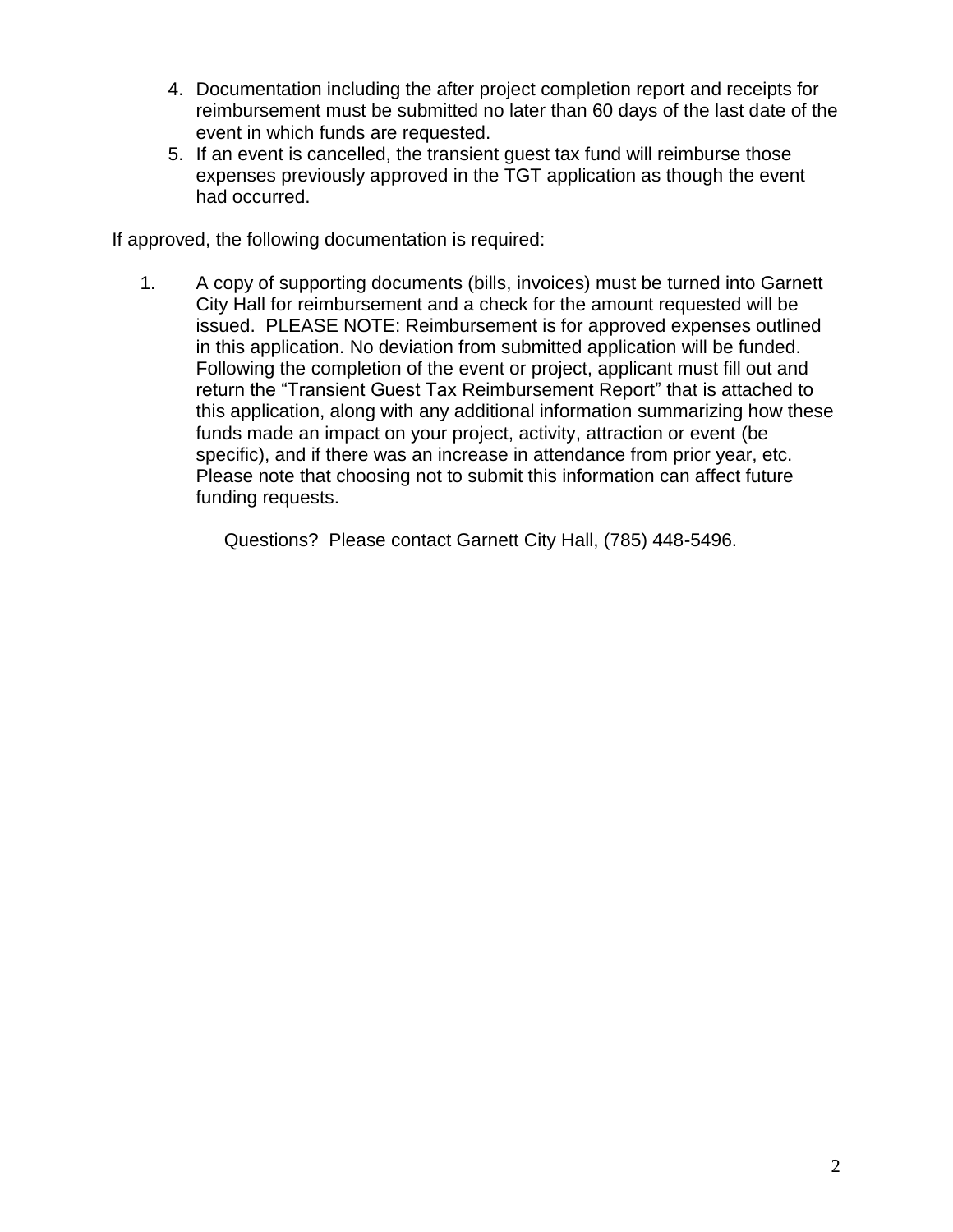

| -Official Use-         |  |
|------------------------|--|
| Date Received          |  |
| Tourism Y/N            |  |
| City Com Y/N           |  |
| <b>Report Received</b> |  |
|                        |  |

# **Non-Marketing Request Form / Application for Funding through Transient Guest Tax Revenue**

|                                                     |                                                                                                        | June 16, 2022                     |  |  |  |
|-----------------------------------------------------|--------------------------------------------------------------------------------------------------------|-----------------------------------|--|--|--|
| Date of Application:                                |                                                                                                        |                                   |  |  |  |
| Name of Organization<br>making request:             | Hope Anthem Church of Garnett<br><b>KS729LB02N</b><br>Stan Milliken, Senior Pastor<br>300 W. Park Road |                                   |  |  |  |
| Tax Number or EIN:                                  |                                                                                                        |                                   |  |  |  |
| Representative of Organization:<br>(Contact Person) |                                                                                                        |                                   |  |  |  |
| Address:                                            |                                                                                                        |                                   |  |  |  |
| City/State/Zip:                                     | Garnett, KS 66032                                                                                      |                                   |  |  |  |
| <b>Contact Person's Business Telephone:</b>         |                                                                                                        |                                   |  |  |  |
| <b>Contact Person's Home Phone:</b>                 |                                                                                                        |                                   |  |  |  |
| Fax #:                                              |                                                                                                        |                                   |  |  |  |
| E-Mail Address:                                     |                                                                                                        | stan.milliken@gmail.com           |  |  |  |
| Name of Event or Project Description                |                                                                                                        | Faith and Blue - October 23, 2022 |  |  |  |
| Town Square, Garnett                                |                                                                                                        |                                   |  |  |  |
|                                                     |                                                                                                        |                                   |  |  |  |
| Website and social media addresses:                 |                                                                                                        | hopeanthem.com                    |  |  |  |
|                                                     |                                                                                                        | faithandblue.org                  |  |  |  |
| <b>Funding Request:</b>                             | \$                                                                                                     | 2,336.80                          |  |  |  |
| <b>Project Completion Date:</b>                     | October 23, 2022                                                                                       |                                   |  |  |  |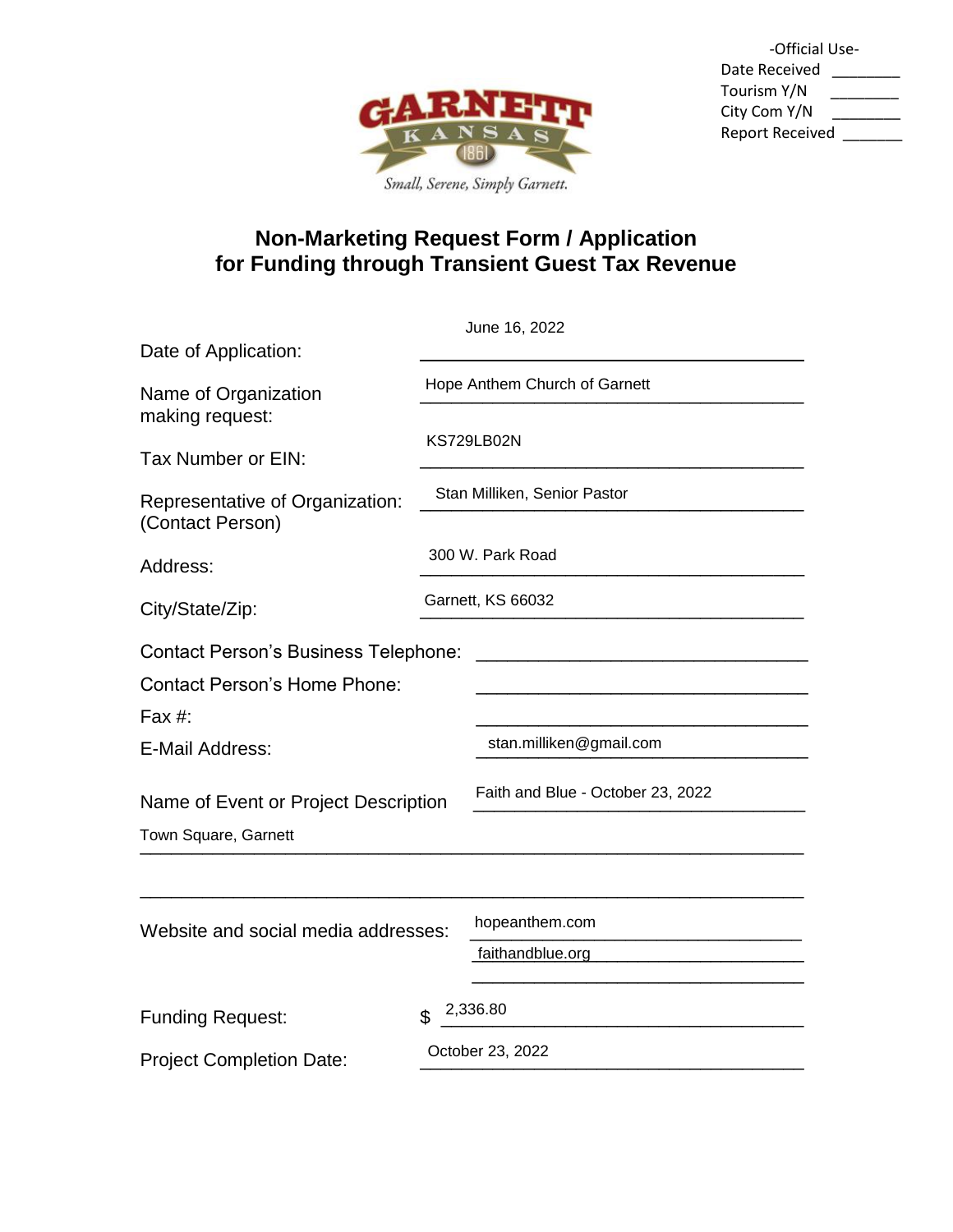Please explain how these funds will be used. Please include vendor, description of purchase and cost. Attach copy of invoices, if possible:

| Menards - (2) 8' folding banquet tables @ \$119.99 each         | \$239.98 |
|-----------------------------------------------------------------|----------|
| Sams Club - (8) 60" round folding tables @119.98 each           | \$959.84 |
| Amazon - (1) Old Midway popcorn machine, large, 12-ounce kettle | \$339.99 |
| Wal-Mart - (1) Blackstone 4-burner 36" griddle cooking station  | \$297.00 |
| Wal-Mart.com - (1) Blast Zone Big OI Bounce House               | \$499.99 |

Hope Anthem hosts three (3) annual events for the Garnett Community; four (4) counting this event: -Easter Festival - Easter Egg Hunt at North Lake Park

-Summer Fun Pool Party - Garnett Municipal Swimming Pool (scheduled July 30, 2022 this year)

-Fall Festival - Halloween night on Town Square and Anderson County Courthouse Lawn

-\*New Event Contest Winning Event - Faith and Blue - Scheduled for October 23, 2022

All of the items above, if approved, will be used at these Garnett events to encourage people to come to Garnett for these events that are always free and welcoming to everyone.

#### TOTAL: \$\_\_\_\_\_\_\_\_\_ \$2,236.80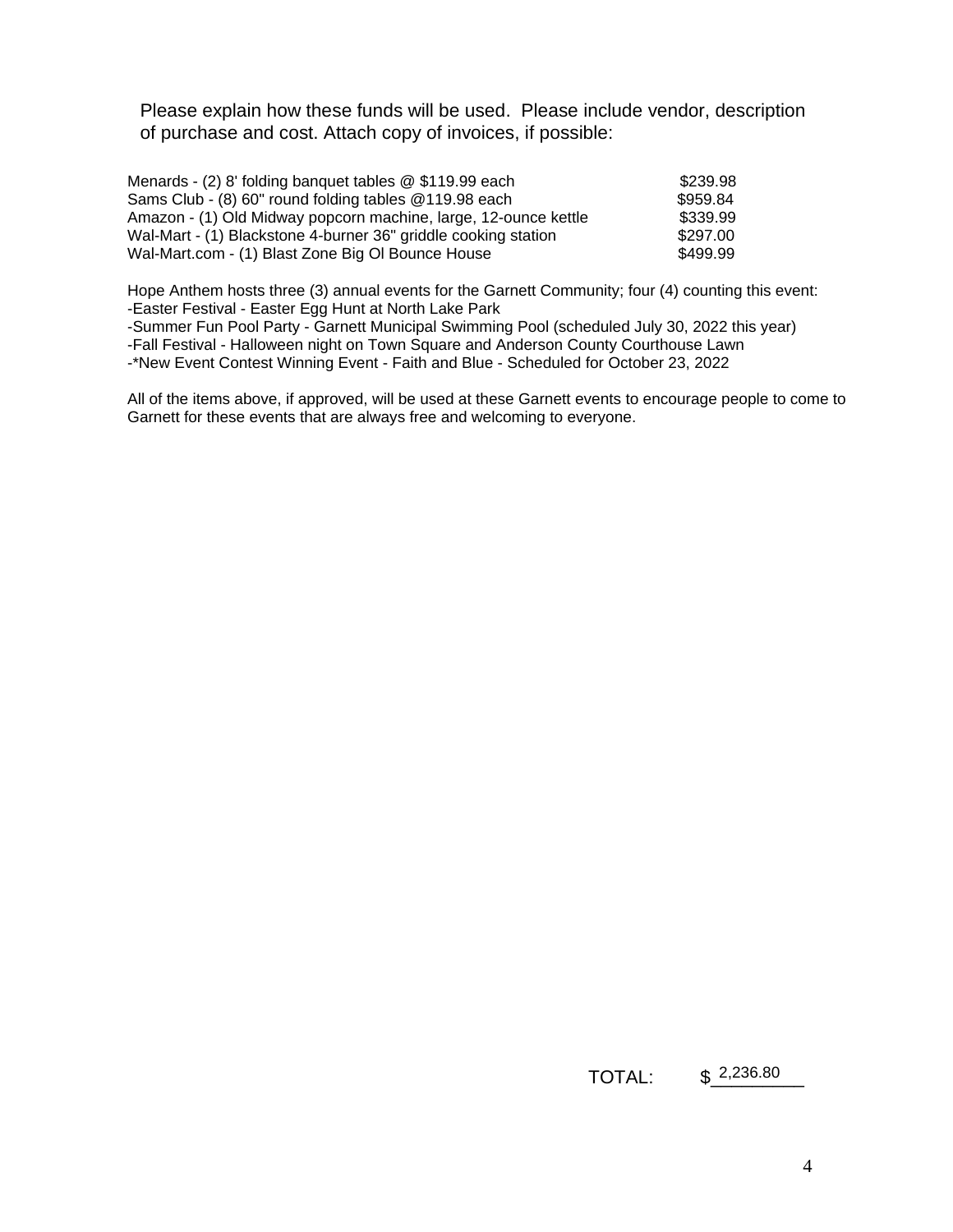Check what is applicable and then please tell us how the use of these funds will:

Generate additional visitors to your event and/or the community.

The more we have to offer, for example free bounce house, popcorn and hotdogs, will encourage people to attend.



Increase employment and/or benefit the economy. We will purchase locally items to be given away as prizes.

Impact quality of life in Garnett and the surrounding area, and/or help Garnett and Anderson County as a competitive tourist destination. ✔

This event should draw many local people, both locally and from outside of Garnett, and help inspire community involvement for Garnett.

Does the project as outlined in this application already exist; is there another organization or attraction that has this or has it been done before?

Yes  $\_\_\_$  No  $\_\_$  If yes, please explain.

Faith and Blue has never been an event in Garnett.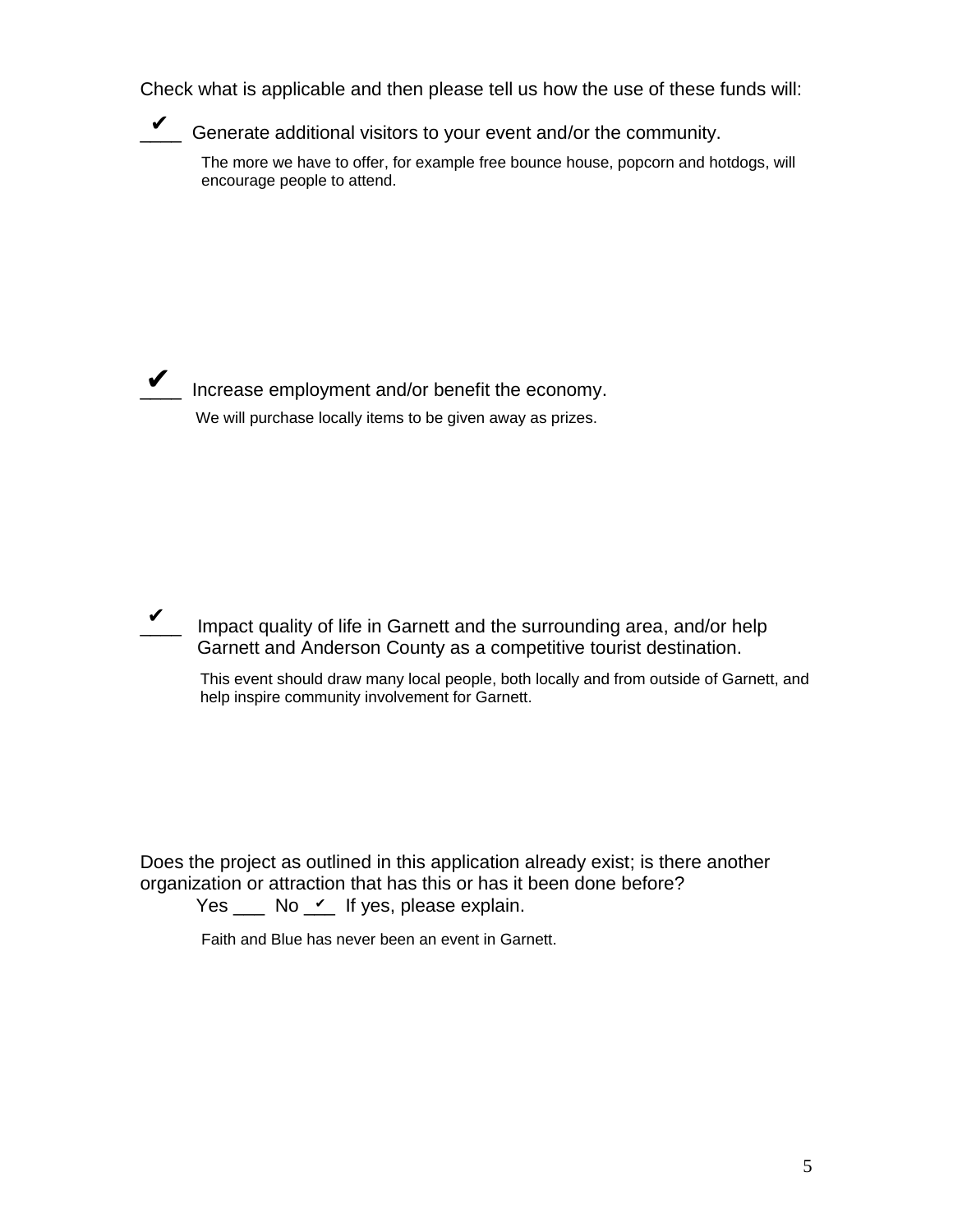Other benefits and impact to the community:

The purpose of Faith and Blue is to develop better relationships between citizens and law enforcement, which will in turn build a stronger community. Our hope is to build relationships that help Garnett thrive as a community as it invites everyone in Anderson County and our neighbors to come together in Garnett to support our men and women in blue.

Have you applied to other sources for funding for this purpose, and if so, please explain (grants, requests to governmental entities, solicit sponsorships for your event or project, receive tax monies in any form?):

No.

Do you have a marketing plan with goals to achieve to maximize the effectiveness of this project through advertising? Yes  $\angle$  No  $\equiv$ 

Describe the outcome to be realized if this application is approved:

The national Faith & Blue event was launched to facilitate a safer, stronger and unified community by directly enabling local partnerships among law enforcement professionals, residents, businesses and community groups through the connections of local faith-based organizations. All law enforcement, fire, EMS (men and women in blue), etc., will be represented from the local area. There will be displays, vehicles, etc. and fun activities for persons of all ages to offer interaction with our men and women in blue. By doing this event, residents and law enforcement professionals can relate as ordinary people with shared values, hopes and dreams, to find ways to work together around our many commonalities instead of being divided by our differences.

Describe the outcome to be realized if this application is not approved:

The event will still take place, but we will be limited on what we can do to entice visitors and on what we will have to offer those that attend.

Have you been awarded transient guest tax money in the past?

 $Yes$  No  $V$ 

If Yes, what years:  $\frac{1}{\sqrt{1-\frac{1}{2}}}\left\vert \frac{1}{\sqrt{1-\frac{1}{2}}}\right\vert$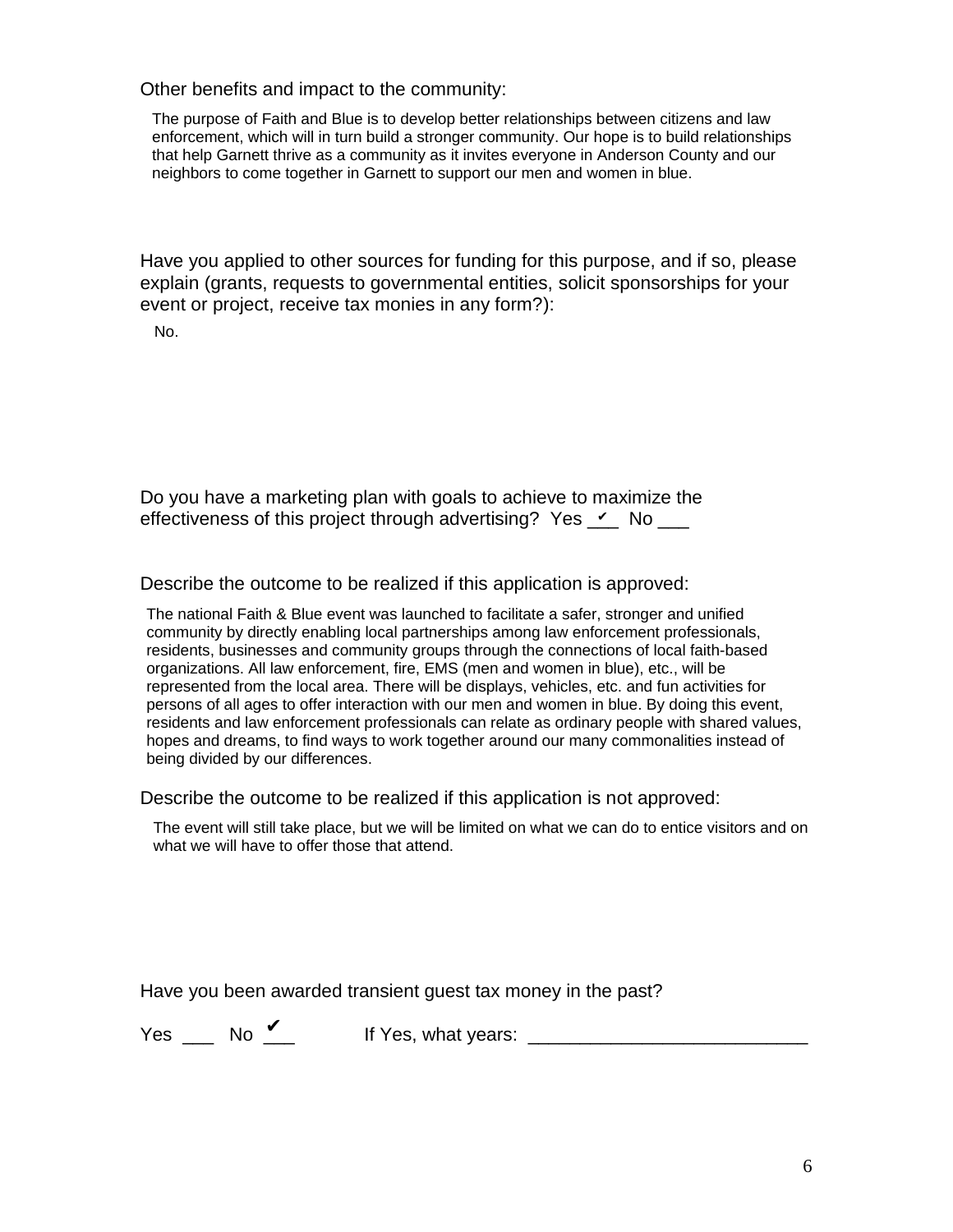Upon completion of this Request / Application Form, please return to Garnett City Hall, 131 West 5<sup>th</sup> Avenue, PO Box H, Garnett, KS 66032.

This request will be reviewed by the Garnett Tourism Advisory Committee at their next regular monthly meeting. The committee will vote on a recommendation to either approve or deny this request and that decision will be forwarded to the Garnett City Commission. The Garnett City Commission will then consider the committee's recommendation and ultimately approve or deny the request.

Thank you for making application to this program and for your efforts to bring visitors to our community.

Sincerely,

The Garnett Tourism Committee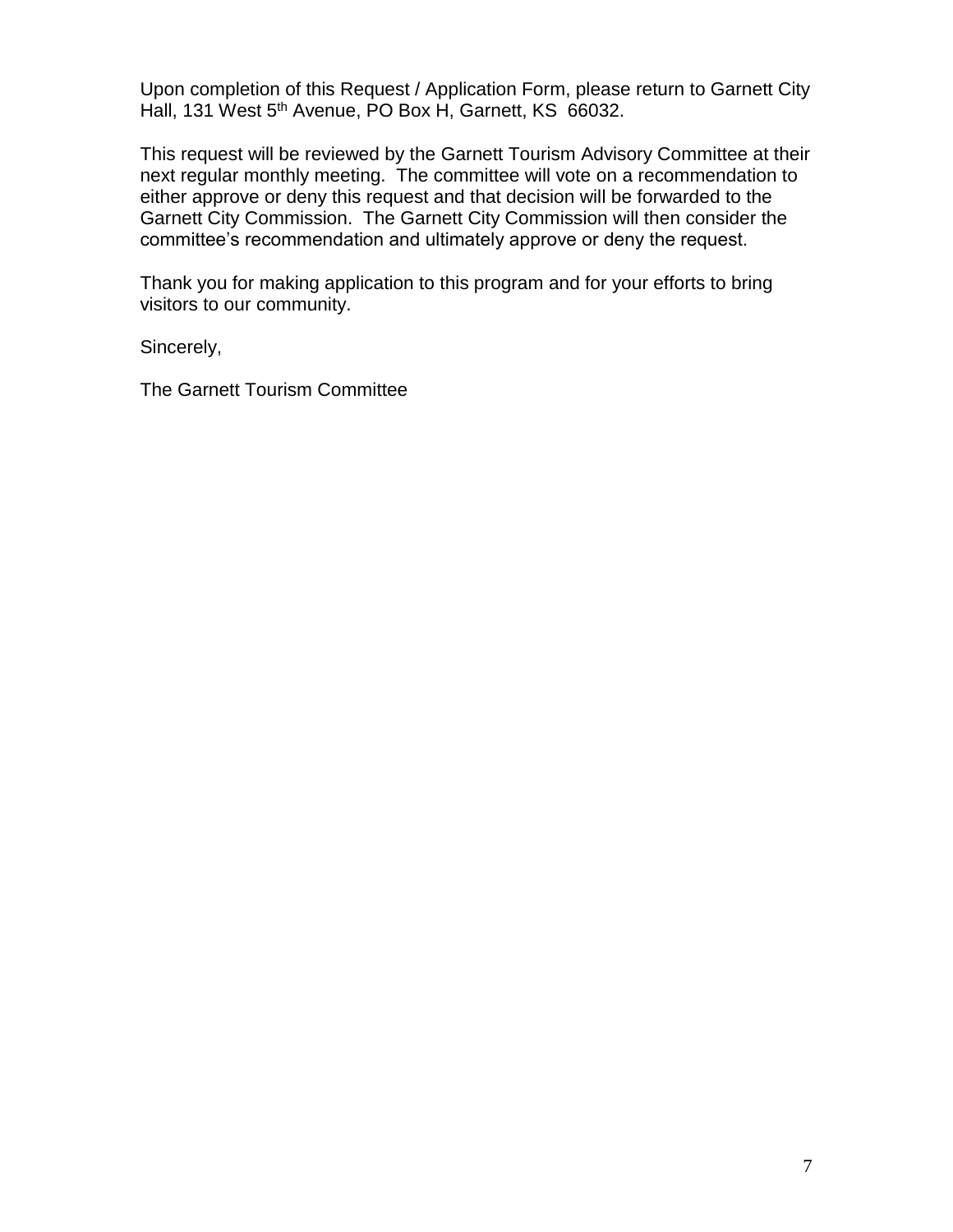

### **Non-Marketing Transient Guest Tax Reimbursement Report** *This report is required to be submitted at project completion.*

Please submit this completed report along with supporting documents (invoices, receipts) to Garnett City Hall for reimbursement of the approved amount requested. A check will be issued for approval at the next regularly scheduled city commission meeting.

| Name of Event or Project Description                                                                     |  |  |
|----------------------------------------------------------------------------------------------------------|--|--|
| Date of Event or Project:                                                                                |  |  |
| Representative of Organization:<br>(Contact Person)                                                      |  |  |
| Address:                                                                                                 |  |  |
| City/State/Zip:                                                                                          |  |  |
| Contact Person's Business Telephone:<br><b>Contact Person's Home Phone:</b><br>Fax #:<br>E-Mail Address: |  |  |

Please answer each of these questions as completely as possible.

- 1. Was there an increase in attendance attributable to these funds  $\frac{\nu}{\sqrt{2}}$  YES  $\frac{\nu}{\sqrt{2}}$  NO
- 2. What was the estimated attendance of your event:
	- A. How many were in-county residents? B. How many were out-of-county visitors? C. How many more people attended over your current year anticipated attendance?
- 3. What was prior year estimated attendance: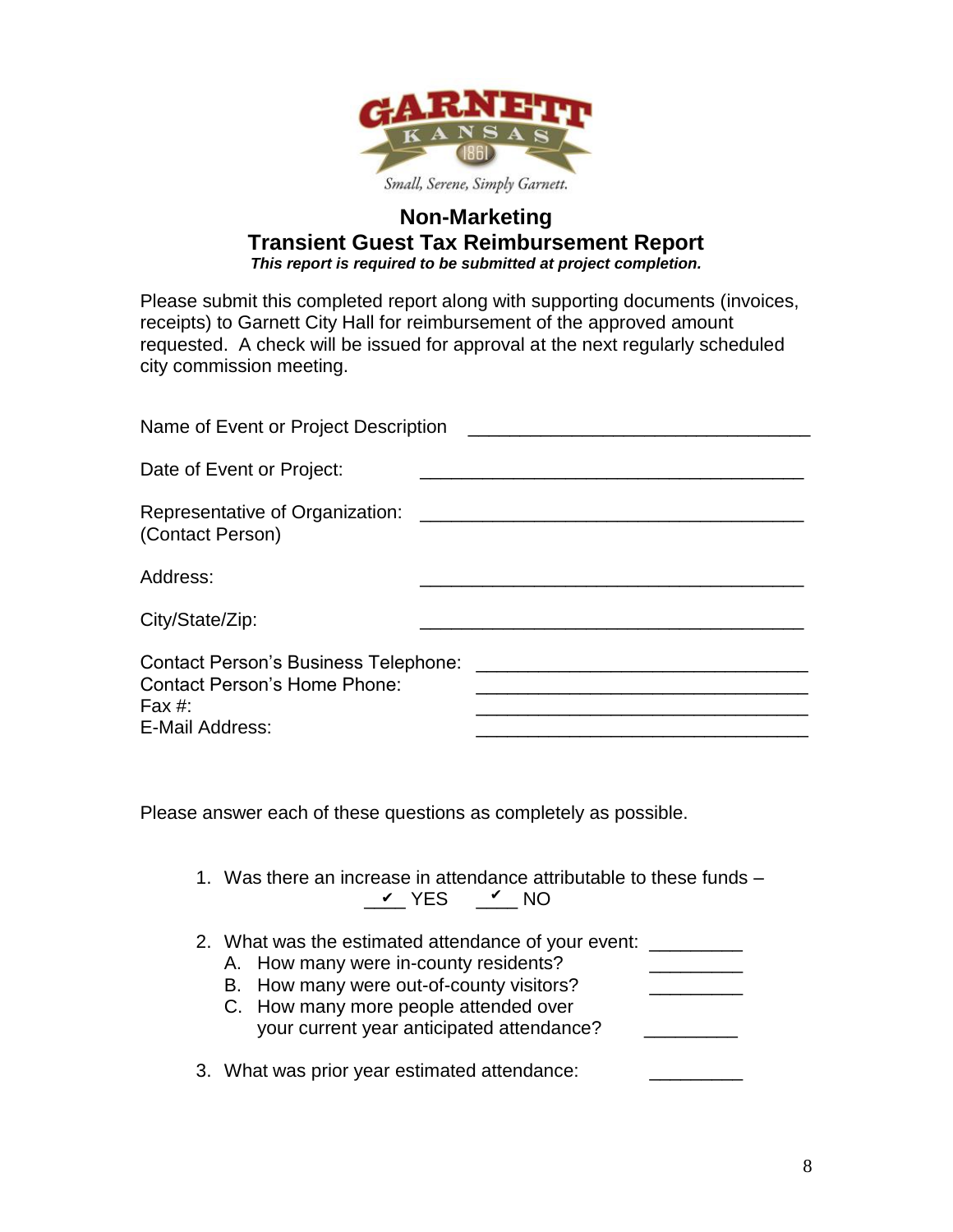4. How do you measure attendance (Ticket sales, facility capacity, count)?

5. Describe the overall impact your project had (or has) on the community. Answer each question. Be specific.

6. Did the result of this project improve quality of life in Garnett and the surrounding area, and/or help Garnett and Anderson County as a competitive tourist destination? Please explain.

Other benefits and impact to the community:

7. Were you satisfied with the results that were generated by these funds?

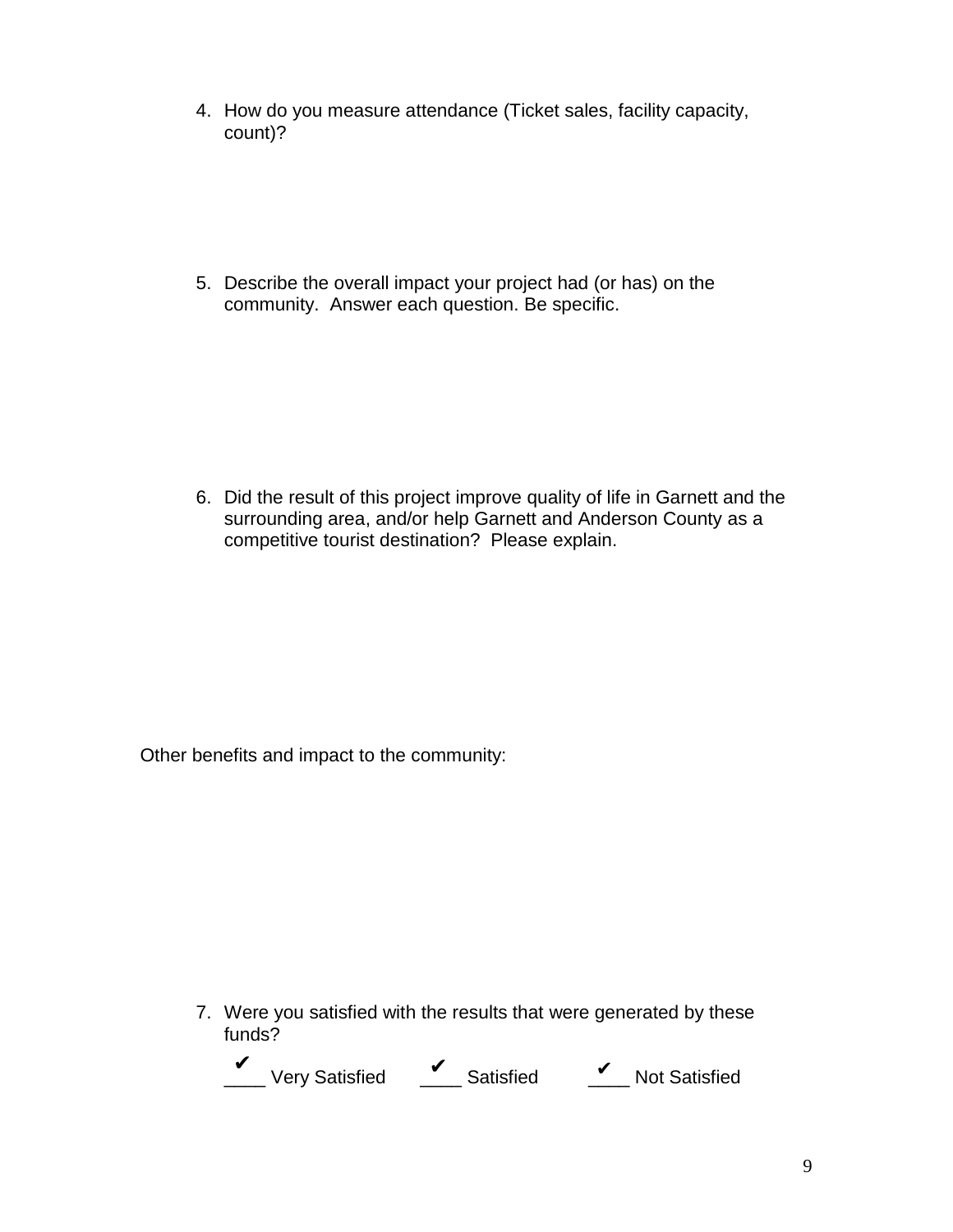8. What would you do differently if given the chance?

9. Please provide any additional information or comments here: